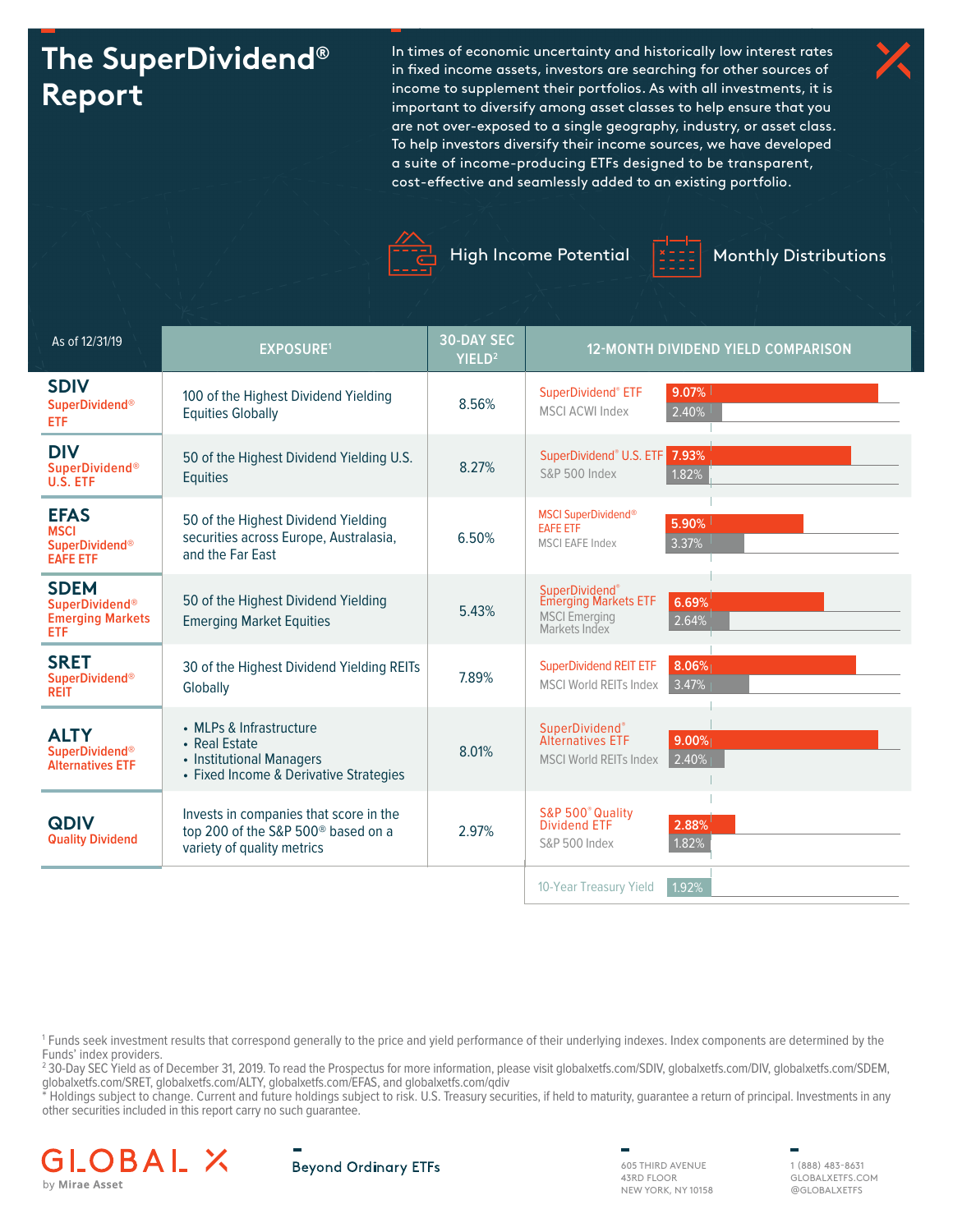

### STANDARD PERFORMANCE

|                                                                                         |               | <b>Fund Information</b> |                                                          | <b>Yields</b>                             |                                         |                                  |  |  |
|-----------------------------------------------------------------------------------------|---------------|-------------------------|----------------------------------------------------------|-------------------------------------------|-----------------------------------------|----------------------------------|--|--|
| As of 12/31/19                                                                          | <b>Ticker</b> | <b>AUM</b>              | <b>Expense Ratio</b>                                     | <b>Distribution</b><br>Yield <sup>1</sup> | 12-Month<br>Dividend Yield <sup>2</sup> | 30-Day<br>SEC Yield <sup>3</sup> |  |  |
| SuperDividend® ETF<br>Inception Date 06/08/2011                                         | <b>SDIV</b>   | \$962m                  | 0.58%                                                    | 16.23%                                    | 9.07%                                   | 8.56%                            |  |  |
| SuperDividend® U.S. ETF<br>Inception Date 03/11/2013                                    | <b>DIV</b>    | \$577 m                 | 0.45%                                                    | 15.54%                                    | 7.93%                                   | 8.27%                            |  |  |
| <b>MSCI SuperDividend® EAFE ETF</b><br>Inception Date 11/14/2016                        | <b>EFAS</b>   | \$15.5 m                | 0.55%                                                    | 10.84%                                    | 5.90%                                   | 6.50%                            |  |  |
| <b>MSCI SuperDividend®</b><br><b>Emerging Markets ETF4</b><br>Inception Date 03/16/2015 | <b>SDEM</b>   | \$18.7 m                | 0.67%                                                    | 13.81%                                    | 6.99%                                   | 5.43%                            |  |  |
| SuperDividend® REIT ETF<br>Inception Date 03/16/2015                                    | <b>SRET</b>   | \$449.1 m               | 0.59%                                                    | 15.43%                                    | 8.06%                                   | 7.89%                            |  |  |
| <b>SuperDividend®</b><br><b>Alternatives ETF</b><br>Inception Date 07/13/2015           | <b>ALTY</b>   | \$27.4 m                | 3.48% (0.75%<br>Management Fee &<br>2.73% acquired fees) | 14.11%                                    | 9.00%                                   | 8.01%                            |  |  |
| S&P 500 <sup>®</sup> Quality Dividend ETF<br>Inception Date 07/13/2018                  | QDIV          | \$9.5 <sub>m</sub>      | 0.20%                                                    | 6.47%                                     | 2.88%                                   | 2.97%                            |  |  |

**The performance data quoted represents past performance. Past performance does not guarantee future results. The investment return and principal value of an investment will fluctuate so that an investor's shares, when sold or redeemed, may be worth more or less than their original cost and current performance may be lower or higher than the performance quoted. For performance data current to the most recent month end, please call 1-888-493-8631, or visit globalxetfs.com.**

<sup>1</sup>Distribution Yield: The annual yield an investor would receive if the most recent fund distribution remained the same going forward. The yield represents a single distribution from the fund and does not represent total return of the fund. The distribution yield is calculated by annualizing the most recent distribution and dividing by the NAV.

<sup>2</sup>12-Month Dividend Yield: The yield an investor would have received if they had held the fund over the last twelve months assuming the most recent NAV. The 12-Month yield is calculated by summing any income distributions over the past twelve months and dividing by the NAV.

<sup>3</sup>30-Day SEC Yield: A standard yield calculation developed by the Securities and Exchange Commission that allows for fairer comparisons among funds. This figure reflects the interest earned during the period after deducting the fund's expenses for the period.

4The Fund's name, investment objective, and investment strategy changed effective November 16, 2016. The Fund inception date reflects the original inception date of the Fund when it was the Global X SuperDividend Emerging Markets ETF.

5The Hybrid SuperDividend Index consists of the INDXX SuperDividend Emerging Markets Index from the inception of the Fund through November 15, 2016, and the MSCI Emerging Markets Top 50 Dividend Index going forward.



**Beyond Ordinary ETFs** 

605 THIRD AVENUE 43RD FLOOR NEW YORK, NY 10158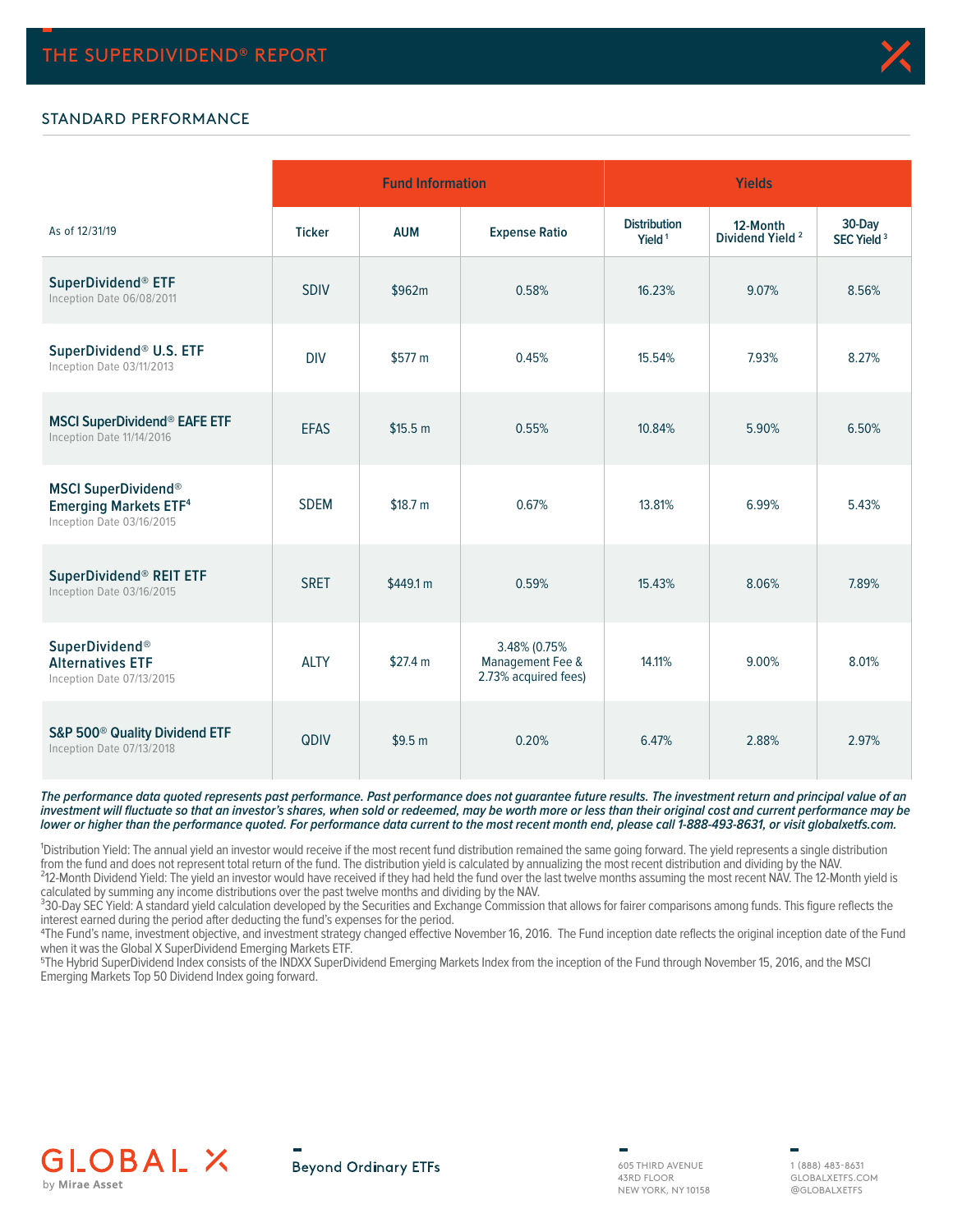### STANDARD PERFORMANCE

|                                                                        |                                         | <b>Performance</b>             |        |        |                                                  |  |  |  |  |  |  |
|------------------------------------------------------------------------|-----------------------------------------|--------------------------------|--------|--------|--------------------------------------------------|--|--|--|--|--|--|
| As of 12/31/19                                                         |                                         | <b>Since Fund</b><br>Inception | 1-Year | 5-Year | <b>Annualized Since</b><br><b>Fund Inception</b> |  |  |  |  |  |  |
|                                                                        | <b>NAV</b>                              | 34.53%                         | 12.64% | 2.09%  | 3.53%                                            |  |  |  |  |  |  |
| SuperDividend <sup>®</sup> ETF<br>Inception Date 06/08/2011            | <b>Market Price</b>                     | 34.14%                         | 12.77% | 2.16%  | 3.49%                                            |  |  |  |  |  |  |
|                                                                        | <b>SOLSDIV Index</b>                    | 31.32%                         | 12.52% | 1.99%  | 3.23%                                            |  |  |  |  |  |  |
|                                                                        | <b>NAV</b>                              | 48.80%                         | 14.62% | 3.07%  | 6.02%                                            |  |  |  |  |  |  |
| SuperDividend® U.S. ETF<br>Inception Date 03/11/2013                   | <b>Market Price</b>                     | 49.63%                         | 14.77% | 3.06%  | 6.10%                                            |  |  |  |  |  |  |
|                                                                        | <b>IDIVT Index</b>                      | 55.85%                         | 15.20% | 3.91%  | 6.74%                                            |  |  |  |  |  |  |
|                                                                        | <b>NAV</b>                              | 31.94%                         | 14.83% |        | 9.27%                                            |  |  |  |  |  |  |
| <b>MSCI SuperDividend® EAFE ETF</b><br>Inception Date 11/14/2016       | <b>Market Price</b>                     | 30.64%                         | 14.75% |        | 8.92%                                            |  |  |  |  |  |  |
|                                                                        | <b>M1CXGXC Index</b>                    | 33.50%                         | 15.36% |        | 9.67%                                            |  |  |  |  |  |  |
| <b>SuperDividend®</b>                                                  | <b>NAV</b>                              | 23.82%                         | 16.78% | ÷      | 4.56%                                            |  |  |  |  |  |  |
| <b>Emerging Markets ETF4</b>                                           | <b>Market Price</b>                     | 24.23%                         | 17.47% |        | 4.63%                                            |  |  |  |  |  |  |
| Inception Date 03/16/2015                                              | Hybrid SuperDividend Index <sup>5</sup> | 31.33%                         | 17.90% | ٠      | 5.85%                                            |  |  |  |  |  |  |
|                                                                        | <b>NAV</b>                              | 50.90%                         | 22.37% |        | 8.97%                                            |  |  |  |  |  |  |
| SuperDividend® REIT ETF<br>Inception Date 03/16/2015                   | <b>Market Price</b>                     | 51.07%                         | 22.69% |        | 9.00%                                            |  |  |  |  |  |  |
|                                                                        | <b>SRET Index</b>                       | 38.62%                         | 20.30% |        | 7.05%                                            |  |  |  |  |  |  |
| SuperDividend®                                                         | <b>NAV</b>                              | 41.48%                         | 21.36% |        | 8.08%                                            |  |  |  |  |  |  |
| <b>Alternatives ETF</b>                                                | <b>Market Price</b>                     | 41.56%                         | 21.33% |        | 8.09%                                            |  |  |  |  |  |  |
| Inception Date 07/13/2015                                              | <b>IALTYT Index</b>                     | 46.05%                         | 21.84% |        | 8.85%                                            |  |  |  |  |  |  |
|                                                                        | <b>NAV</b>                              | 13.21%                         | 25.47% |        | 8.84%                                            |  |  |  |  |  |  |
| S&P 500 <sup>®</sup> Quality Dividend ETF<br>Inception Date 07/13/2018 | <b>Market Price</b>                     | 13.25%                         | 28.51% |        | 8.87%                                            |  |  |  |  |  |  |
|                                                                        | <b>SPXQHDUT Index</b>                   | 13.80%                         | 25.96% |        | 9.20%                                            |  |  |  |  |  |  |

**The performance data quoted represents past performance. Past performance does not guarantee future results. The investment return and principal value of an investment will fluctuate so that an investor's shares, when sold or redeemed, may be worth more or less than their original cost and current performance may be lower or higher than the performance quoted. For performance data current to the most recent month end, please call 1-888-493-8631, or visit globalxetfs.com.**

<sup>1</sup>Distribution Yield: The annual yield an investor would receive if the most recent fund distribution remained the same going forward. The yield represents a single distribution from the fund and does not represent total return of the fund. The distribution yield is calculated by annualizing the most recent distribution and dividing by the NAV. <sup>2</sup>12-Month Dividend Yield: The yield an investor would have received if they had held the fund over the last twelve months assuming the most recent NAV. The 12-Month yield is calculated by summing any income distributions over the past twelve months and dividing by the NAV.

<sup>3</sup>30-Day SEC Yield: A standard yield calculation developed by the Securities and Exchange Commission that allows for fairer comparisons among funds. This figure reflects the interest earned during the period after deducting the fund's expenses for the period.

4The Fund's name, investment objective, and investment strategy changed effective November 16, 2016. The Fund inception date reflects the original inception date of the Fund when it was the Global X SuperDividend Emerging Markets ETF.

5The Hybrid SuperDividend Index consists of the INDXX SuperDividend Emerging Markets Index from the inception of the Fund through November 15, 2016, and the MSCI Emerging Markets Top 50 Dividend Index going forward.

# **GLOBAL X** by Mirae Asset



605 THIRD AVENUE 43RD FLOOR NEW YORK, NY 10158

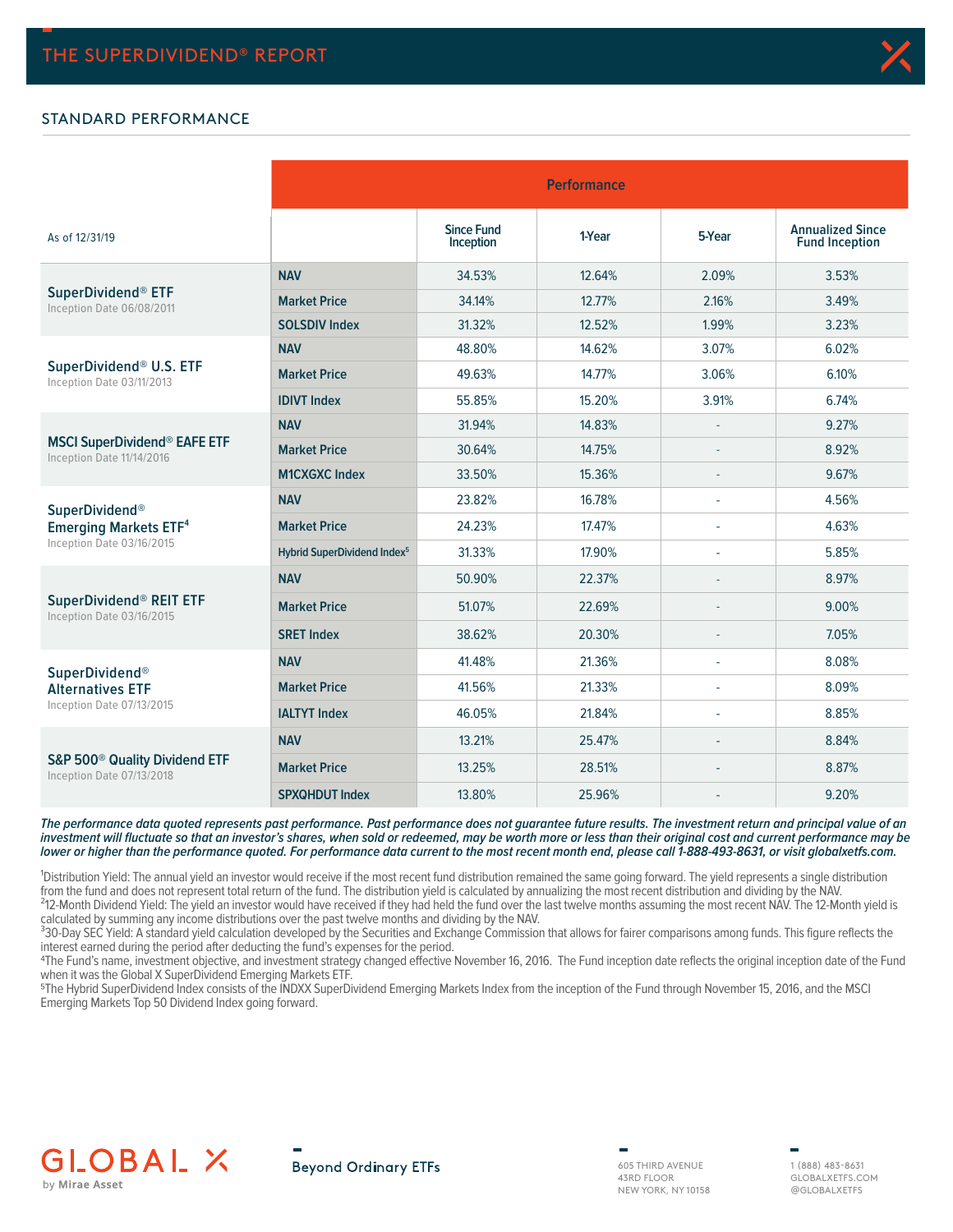# **SDIV**

#### **Component Credit Rating<sup>1,2</sup>**



- 52 of SDIV's 100 components received a rating from at least one of the three major credit rating agencies (S&P, Moody's, and Fitch).
- 52% of the components which were rated by at least one ratings agency had an investment grade rating.

| <i>*Top 10 Yielding Securities<sup>1</sup></i> | <b>Indicated</b><br>Yield | Weight<br>in Fund |
|------------------------------------------------|---------------------------|-------------------|
| Washington Prime Group Inc.                    | 27.5%                     | 0.8%              |
| Indo Tambangraya Megah Tbk PT                  | 24.0%                     | 0.6%              |
| Gannett Co Inc.                                | 23.8%                     | 0.6%              |
| Fortress REIT Ltd.                             | 19.4%                     | 0.7%              |
| Ciech SA                                       | 18.9%                     | 0.7%              |
| <b>EnLink Midstream LLC</b>                    | 18.5%                     | 0.5%              |
| Zenith Bank PLC                                | 15.1%                     | 0.7%              |
| Evraz PLC                                      | 14.7%                     | 0.7%              |
| Ocean Yield ASA                                | 14.5%                     | 0.8%              |
| <b>GasLog Partners LP</b>                      | 14.1%                     | 0.6%              |

### **SDIV Rolling 12 Month Distributions² Rolling 12-Month Distributions\***



# **DIV**

#### **Component Credit Rating<sup>1,2</sup>**



- 35 of DIV's 47 components received a rating from at least one of the three major credit rating agencies (S&P, Moody's, and Fitch).
- 34% of the components which were rated by at least one ratings agency had an investment grade rating.

| *Top 10 Yielding Securities <sup>1</sup>  | <b>Indicated</b><br>Yield | Weight<br>in Fund |
|-------------------------------------------|---------------------------|-------------------|
| Washington Prime Group Inc.               | 27.5%                     | 1.6%              |
| Gannett Co Inc.                           | 23.8%                     | 1.8%              |
| Alliance Resource Partners LP             | 20.0%                     | 1.3%              |
| Pennsylvania Real Estate Investment Trust | 15.8%                     | 1.9%              |
| <b>NGL Energy Partners LP</b>             | 13.8%                     | 1.2%              |
| Quad/Graphics Inc.                        | 12.8%                     | 0.6%              |
| New York Mortgage Trust Inc.              | 12.8%                     | 2.2%              |
| New Residential Investment Corp           | 12.4%                     | 1.7%              |
| Vector Group Ltd.                         | 11.9%                     | 2.6%              |
| <b>CrossAmerica Partners LP</b>           | 11.6%                     | 1.8%              |
|                                           |                           |                   |

**DIV Rolling 12 Month Distributions² Rolling 12-Month Distributions\***



# **EFAS**



- 43 of EFAS's 50 components received a rating from at least one of the three major credit rating agencies (S&P, Moody's, and Fitch).
- 88% of the components which were rated by at least one ratings agency had an investment grade rating.

|          | <b>Component Credit Rating</b> <sup>1,2</sup> |                                                                                                               |              |                 | <i>*Top 10 Yielding Securities<sup>1</sup></i>     | <b>Indicated</b><br>Yield     | Weight<br>in Fund |      |
|----------|-----------------------------------------------|---------------------------------------------------------------------------------------------------------------|--------------|-----------------|----------------------------------------------------|-------------------------------|-------------------|------|
|          |                                               |                                                                                                               |              |                 |                                                    | Evraz PLC                     | 14.7%             | 1.3% |
| $\Omega$ | 7                                             | 15                                                                                                            | 16           | $3\overline{2}$ | $\Omega$                                           | Alumina Ltd.                  | 11.4%             | 1.8% |
|          |                                               |                                                                                                               |              |                 |                                                    | Centrica PLC                  | 11.1%             | 1.8% |
| AAA      | AA-<br>to AA+                                 | Д.<br>to A+                                                                                                   | BBB- to BBB+ | $BB-$<br>to BB+ | CCC-<br>B-<br>$\overline{10}B + 10\overline{C}C +$ | Imperial Brands PLC           | 11.1%             | 1.7% |
|          |                                               |                                                                                                               |              |                 |                                                    | Swedbank AB                   | 10.2%             | 1.8% |
|          |                                               | • 43 of EFAS's 50 components received a rating from<br>at least one of the three major credit rating agencies |              |                 |                                                    | Nordea Bank Abp               | 9.5%              | 2.0% |
|          |                                               | (S&P, Moody's, and Fitch).                                                                                    |              |                 |                                                    | Micro Focus International PLC | 9.4%              | 1.8% |
| ٠        |                                               | 88% of the components which were rated by at least                                                            |              |                 |                                                    | Eutelsat Communications SA    | 8.8%              | 1.7% |
|          |                                               | one ratings agency had an investment grade rating.                                                            |              |                 | Persimmon PLC                                      | 8.7%                          | 2.5%              |      |
|          |                                               |                                                                                                               |              |                 |                                                    | Harvey Norman Holdings Ltd.   | 8.0%              | 2.1% |
|          |                                               |                                                                                                               |              |                 |                                                    |                               |                   |      |

\$0.02 \$0.04 \$0.06 \$0.08 \$0.10 \$0.12

# **SDEM**

#### **Component Credit Rating<sup>1,2</sup>**



- 27 of SDEM's 50 components received a rating from at least one of the three major credit rating agencies (S&P, Moody's and Fitch).
- 52% of the components which were rated by at least one ratings agency had an investment grade rating.

| Component Credit Rating <sup>1,2</sup>             |                                                        |  |                 |           |   |                                   | <i>*Top 10 Yielding Securities<sup>1</sup></i> | <b>Indicated</b><br><b>Yield</b> | Weight<br>in Fund | <b>Rolling 12-Month Distributions*</b> |  |  |  |  |  |  |  |
|----------------------------------------------------|--------------------------------------------------------|--|-----------------|-----------|---|-----------------------------------|------------------------------------------------|----------------------------------|-------------------|----------------------------------------|--|--|--|--|--|--|--|
|                                                    |                                                        |  |                 |           |   |                                   | Novolipetsk Steel PJSC                         | 14.3%                            | 1.8%              | \$0.090                                |  |  |  |  |  |  |  |
|                                                    |                                                        |  |                 |           |   |                                   | Sansteel Minguang Co Ltd.                      | 14.2%                            | 1.9%              |                                        |  |  |  |  |  |  |  |
|                                                    |                                                        |  | 13 <sup>2</sup> | 8         | 4 |                                   | Eregli Demir ve Celik Fabrikalari TAS          | 13.8%                            | 2.2%              | \$0.084                                |  |  |  |  |  |  |  |
| AA                                                 |                                                        |  | BBB- to BBB+    | BB-to BB+ |   | CCC-                              | Maanshan Iron & Steel Co Ltd.                  | 12.9%                            | 1.6%              | \$0.078                                |  |  |  |  |  |  |  |
| $AA-$<br>to B+<br>to CCC+<br>to $AA+$ to $A+$      |                                                        |  |                 |           |   |                                   | Redefine Properties Ltd.                       | 12.9%                            | 1.5%              |                                        |  |  |  |  |  |  |  |
|                                                    |                                                        |  |                 |           |   |                                   | <b>Bukit Asam Tbk PT</b>                       | 12.8%                            | 1.7%              |                                        |  |  |  |  |  |  |  |
| 27 of SDEM's 50 components received a rating from  |                                                        |  |                 |           |   | Magnitogorsk Iron & Steel Work    | 12.5%                                          | 1.9%                             | \$0.066           |                                        |  |  |  |  |  |  |  |
| (S&P, Moody's and Fitch).                          |                                                        |  |                 |           |   | Severstal PJSC                    | 11.7%                                          | 1.9%                             |                   |                                        |  |  |  |  |  |  |  |
|                                                    |                                                        |  |                 |           |   | Exxaro Resources Ltd.             | 10.8%                                          | 1.7%                             | \$0.060           |                                        |  |  |  |  |  |  |  |
| 52% of the components which were rated by at least |                                                        |  |                 |           |   | Tupras Turkiye Petrol Rafineri AS | 10.2%                                          | 2.0%                             |                   |                                        |  |  |  |  |  |  |  |
|                                                    | at least one of the three major credit rating agencies |  |                 |           |   | $$0.072 -$                        |                                                |                                  |                   |                                        |  |  |  |  |  |  |  |

\$0.00

**Weight** 

2/5/19 3/5/19 4/3/19 5/3/19 6/5/19 7/3/19 8/5/19 9/5/19 10/3/19 11/5/19 12/4/19 12/30/19



1 Bloomberg, 12/31/2019

<sup>2</sup> Credit Quality Methodology: All rated securities are rated by S&P, Moody's, and/or Fitch. If a security is rated by more than one of these organizations, the lowest rating assigned is considered for this analysis.

\* Holdings subject to change. Current and future holdings subject to risk.

Ratings are measured on a scale that generally ranges from AAA (highest) to D (lowest).

# B by Mirae Asset

### **Beyond Ordinary ETFs**

605 THIRD AVENUE 43RD FLOOR NEW YORK, NY 10158

|            |  | Rolling 12-Month Distributions* |  |  |  |
|------------|--|---------------------------------|--|--|--|
| \$0.12     |  |                                 |  |  |  |
| \$0.10     |  |                                 |  |  |  |
| \$0.08     |  |                                 |  |  |  |
| \$0.06     |  |                                 |  |  |  |
| $A \cap A$ |  |                                 |  |  |  |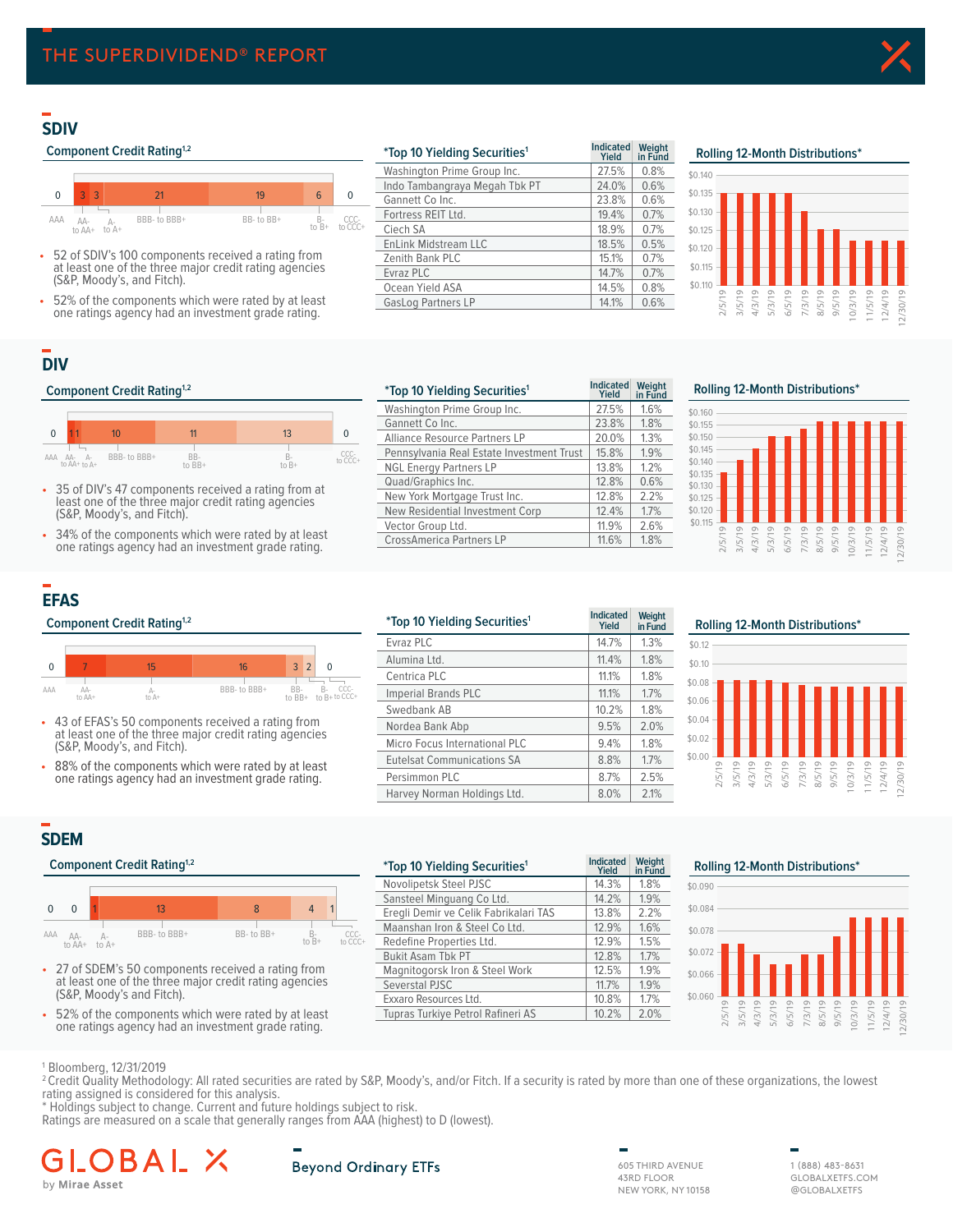# **SRET**

### **Component Credit Rating<sup>1,2</sup>**



- 13 of SRET's 30 components received a rating from at least one of the three major credit rating agencies (S&P, Moody's, and Fitch).
- 54% of the components which were rated by at least one ratings agency had an investment grade rating.

| <i>*Top 10 Yielding Securities<sup>1</sup></i> | <b>Indicated</b><br>Yield | Weight<br>in Fund | Rolling 12-Month Distributions*            |
|------------------------------------------------|---------------------------|-------------------|--------------------------------------------|
| New York Mortgage Trust Inc.                   | 12.8%                     | 3.2%              | \$0,1010                                   |
| Wereldhave NV                                  | 12.5%                     | 2.8%              | \$0,1005                                   |
| Invesco Mortgage Capital Inc.                  | 12.0%                     | 3.3%              | \$0,1000                                   |
| <b>ARMOUR Residential REIT Inc.</b>            | 11.4%                     | 2.7%              | \$0.0995                                   |
| Two Harbors Investment Corp                    | 10.9%                     | 3.3%              | \$0.0990                                   |
| <b>AGNC Investment Corp</b>                    | 10.9%                     | 3.1%              | \$0.0985                                   |
| Annaly Capital Management Inc.                 | 10.6%                     | 2.9%              | $$0.0980 -$                                |
| <b>MFA Financial Inc.</b>                      | 10.5%                     | 3.4%              | $$0.0975 -$                                |
| Apollo Commercial Real Estate Finance Inc.     | 10.1%                     | 3.3%              | \$0.0970<br>$\circ$                        |
| Chimera Investment Corp                        | 9.7%                      | 3.5%              | LO<br>$\infty$<br>5<br>LN<br>$\infty$<br>m |



# **ALTY**

#### **Component Credit Rating<sup>1,2</sup>**



- 25 of ALTY's 45 components received a rating from at least one of the three major credit rating agencies (S&P, Moody's, and Fitch).\*\*
- 76% of the components which were rated by at least one ratings agency had an investment grade rating.

\*\*Out of 45 ALTY's components, 14 are Close-ended Funds which are not rated by ratings agencies

| <i>*Top 10 Yielding Securities<sup>1</sup></i> | <b>Indicated</b><br>Yield | Weight<br>in Fund | Rolling 12-Month Distributions*                                    |
|------------------------------------------------|---------------------------|-------------------|--------------------------------------------------------------------|
| Alliance Resource Partners LP                  | 20.0%                     | 1.0%              | \$0.25                                                             |
| <b>Stone Harbor Emerging Markets</b>           | 15.7%                     | 2.6%              | \$0.21                                                             |
| Enable Midstream Partners LP                   | 13.2%                     | 1.3%              |                                                                    |
| <b>Holly Energy Partners LP</b>                | 12.1%                     | 1.3%              | \$0.17                                                             |
| <b>Black Stone Minerals LP</b>                 | 11.6%                     | 1.4%              | \$0.13                                                             |
| <b>USA Compression Partners LP</b>             | 11.6%                     | 1.6%              | \$0.09                                                             |
| <b>BlackRock Capital Investment Corp</b>       | 11.3%                     | 1.5%              |                                                                    |
| Brookfield Real Assets Income Fund             | 11.2%                     | 2.3%              | \$0.05                                                             |
| <b>Prospect Capital Corp</b>                   | 11.2%                     | 1.5%              | 3/5/19<br>4/3/19<br>6/5/19<br>6/5/19<br>8/5/19<br>0/3/19<br>9/5/19 |
| TCG BDC Inc.                                   | 11.1%                     | 1.4%              |                                                                    |
|                                                |                           |                   |                                                                    |



# **QDIV**



- 65 of QDIV's 67 components received a rating from at least one of the three major credit rating agencies (S&P, Moody's and Fitch).
- 94% of the components which were rated by at least one ratings agency had an investment grade rating.

| <b>Component Credit Rating<sup>1,2</sup></b>                                                               |                                              |                                                     |  |                                   |          | <i>*Top 10 Yielding Securities<sup>1</sup></i> | <b>Indicated</b><br>Yield | Weight<br>in Fund | <b>Rolling 12-Month Distribution</b> |  |  |  |  |
|------------------------------------------------------------------------------------------------------------|----------------------------------------------|-----------------------------------------------------|--|-----------------------------------|----------|------------------------------------------------|---------------------------|-------------------|--------------------------------------|--|--|--|--|
|                                                                                                            |                                              |                                                     |  |                                   |          | Vornado Realty Trust                           | 11.7%                     | 1.4%              | \$0.090                              |  |  |  |  |
|                                                                                                            |                                              |                                                     |  |                                   |          | Helmerich & Payne Inc                          | 6.3%                      | 1.5%              | \$0.082                              |  |  |  |  |
|                                                                                                            | 26                                           | 29                                                  |  | 0                                 | $\Omega$ | Kimco Realty Corp                              | 5.4%                      | 1.4%              | \$0.074<br>\$0.066                   |  |  |  |  |
| AAA AA-                                                                                                    |                                              | BBB- to BBB+                                        |  |                                   | CCC-     | Kohl's Corp                                    | 5.3%                      | 1.5%              | \$0.058                              |  |  |  |  |
| to AA+                                                                                                     | BB- B- CCC-<br>to BB+ to B+ to CCC+<br>to A+ |                                                     |  | Exxon Mobil Corp                  | 5.0%     | $1.4\%$                                        | \$0.050                   |                   |                                      |  |  |  |  |
|                                                                                                            |                                              |                                                     |  |                                   |          | The Kraft Heinz Co                             | 5.0%                      | 1.4%              | \$0.042<br>\$0.034                   |  |  |  |  |
|                                                                                                            |                                              | • 65 of QDIV's 67 components received a rating from |  |                                   |          | Newell Brands Inc                              | 4.8%                      | 1.4%              | \$0.026                              |  |  |  |  |
| at least one of the three major credit rating agencies                                                     |                                              |                                                     |  | Seagate Technology PLC            | 4.4%     | 1.4%                                           | \$0.018                   |                   |                                      |  |  |  |  |
| (S&P, Moody's and Fitch).                                                                                  |                                              |                                                     |  |                                   |          | Host Hotels & Resorts Inc                      | 4.3%                      | 1.5%              | \$0,010                              |  |  |  |  |
| • 94% of the components which were rated by at least<br>ano ratings against had an invostment grade rating |                                              |                                                     |  | <b>Healthpeak Properties Inc.</b> | 4.3%     | .5%                                            |                           |                   |                                      |  |  |  |  |

#### **\*Top 10 Yielding Securities Rolling 12-Month Distributions\* <sup>1</sup> Indicated**



1 Bloomberg, 12/31/2019

<sup>2</sup> Credit Quality Methodology: All rated securities are rated by S&P, Moody's, and/or Fitch. If a security is rated by more than one of these organizations, the lowest rating assigned is considered for this analysis. \* Holdings subject to change. Current and future holdings subject to risk.

Ratings are measured on a scale that generally ranges from AAA (highest) to D (lowest).

G B by Mirae Asset



605 THIRD AVENUE 43RD FLOOR NEW YORK, NY 10158